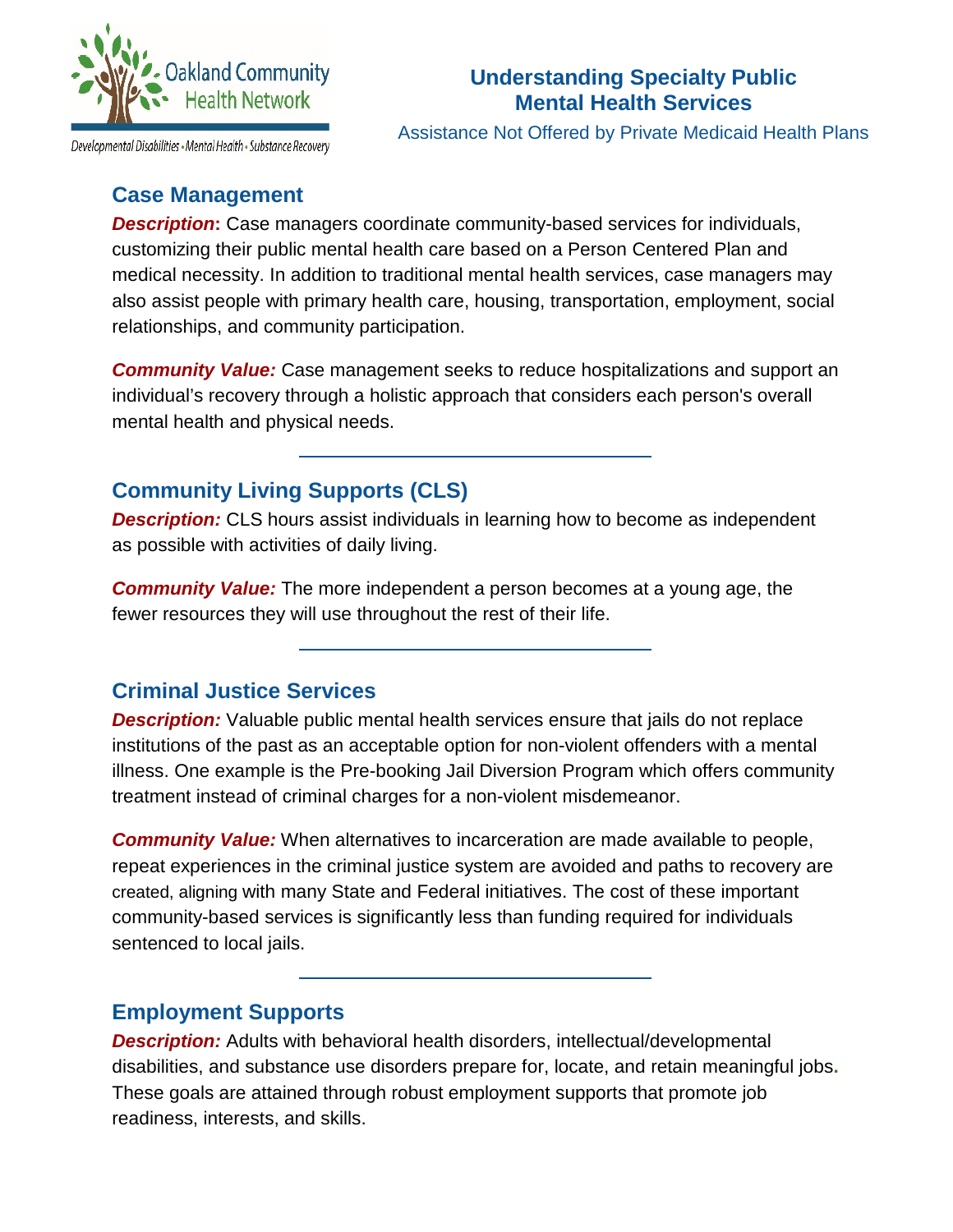

# **Understanding Specialty Public Mental Health Services**

Developmental Disabilities - Mental Health - Substance Recovery

Assistance Not Offered by Private Medicaid Health Plans

**Community Value:** Across the country, employers are realizing the value that people with disabilities bring to the workforce when given the opportunity and appropriate support services. The outcomes include lower utilization of services and a positive impact on the economy as these individuals support local businesses with their income.

# **Housing**

**Description:** For people with disabilities, there are often barriers and challenges to obtain the goal of home ownership or long-term, safe housing. Public mental health housing services assist them in achieving their aspirations of independent living.

*Community Value:* The creation of stable and safe, long-term housing for people with disabilities is one solution that addresses the homelessness crisis in Michigan and throughout the country. Additionally, fair and reasonable community-based housing produces better health and recovery outcomes for people than institutional settings.

# **Peer Mentor/Peer Supports**

**Description:** Peer public mental health services are delivered by individuals with an intellectual/developmental disability and/or in recovery from a mental illness or substance use disorder. Their life experiences provide expertise that professional training alone cannot replicate.

**Community Value:** Individuals who receive peer-based services benefit greatly from the role model and partnership of a peer, as they strive to achieve personal goals, including increased community participation, independence, and productivity.

# **Respite**

*Description:* Mental health respite services provide intermittent relief for family caregivers from meeting the daily, needs of their loved one.

*Community Value:* Respite is a valuable resource that enables dedicated family caregivers to maintain their own health and prevent weariness that may lead to home placement requests at a much greater emotional or financial expense.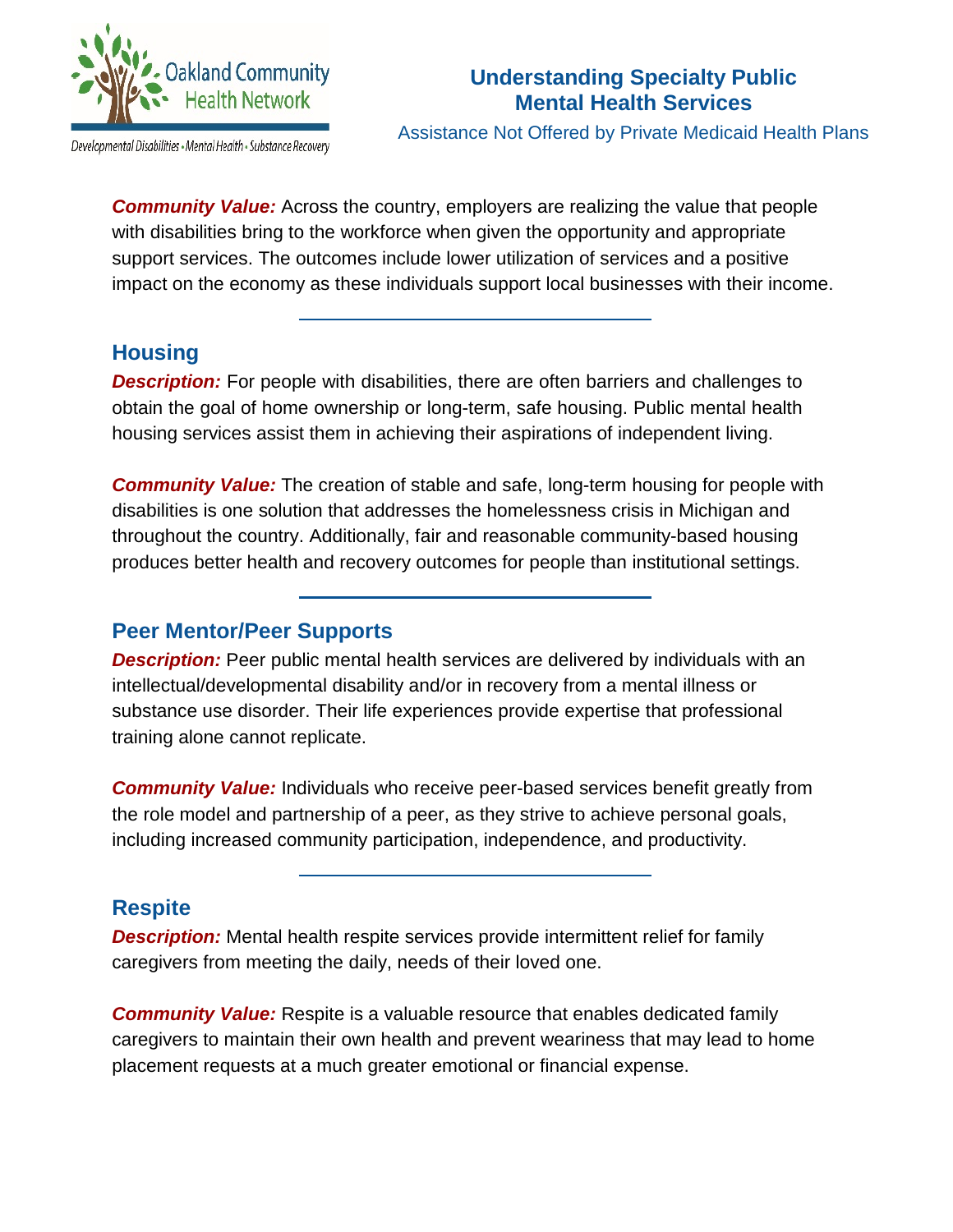

Developmental Disabilities • Mental Health • Substance Recovery

# **Crisis Intervention/Service Access**

**Inspiring Hope, Empowering People, and Strengthening Oakland County Communities**

### • **Program Initiative: Resource & Crisis Center/Access**

**Community Value:** The Resource & Crisis Center, addresses the community need for increased public resources for individuals who have an intellectual/developmental disability, mental illness, substance use disorder, and children with serious emotional disturbance. Services offered include: Oakland Assessment and Crisis Intervention Services (OACIS), Oakland Crisis Intervention and Recovery (OCIRT), 24-Hour Crisis and Resource Helpline (800-231-1127), RISE center, and the Sober Support unit

Also located at the RCC, the OCHN Access team responsible for emergent and non-emergent access to public mental health services, including substance use treatment and prevention services (248-464-6363).

# • **Program Initiative: Hospital Liaison Position**

**Community Value:** The Community Hospital Liaison identifies improvements needed for persons seeking/requiring acute psychiatric care. This full-time position focuses on improving the process and flow from community Emergency Departments to either our crisis services (Common Ground), or to inpatient care. The hospital contracts for inpatient psychiatric care are held directly with OCHN. The liaison works to establish a relationship with our contracted hospital partners and provides contract management.

OCHN has partnered with New Oakland Family Centers to establish the Oakland County Youth Mobile Crisis Team. The Youth Mobile Crisis Services are available to help teens, young adults, and children who are experiencing a mental health crisis. To access services, call 877.800.1650.

### • **Program Initiative: Suicide Prevention**

**Community Value:** In 2014, OCHN was awarded a grant of \$200,000 annually for five years to support suicide prevention efforts throughout the county. Although the grant funding has ended, OCHN continues to partner with the Oakland County Health Division to address suicide prevention  $\&$  continues to provide training, community awareness events, and resource tools for the community.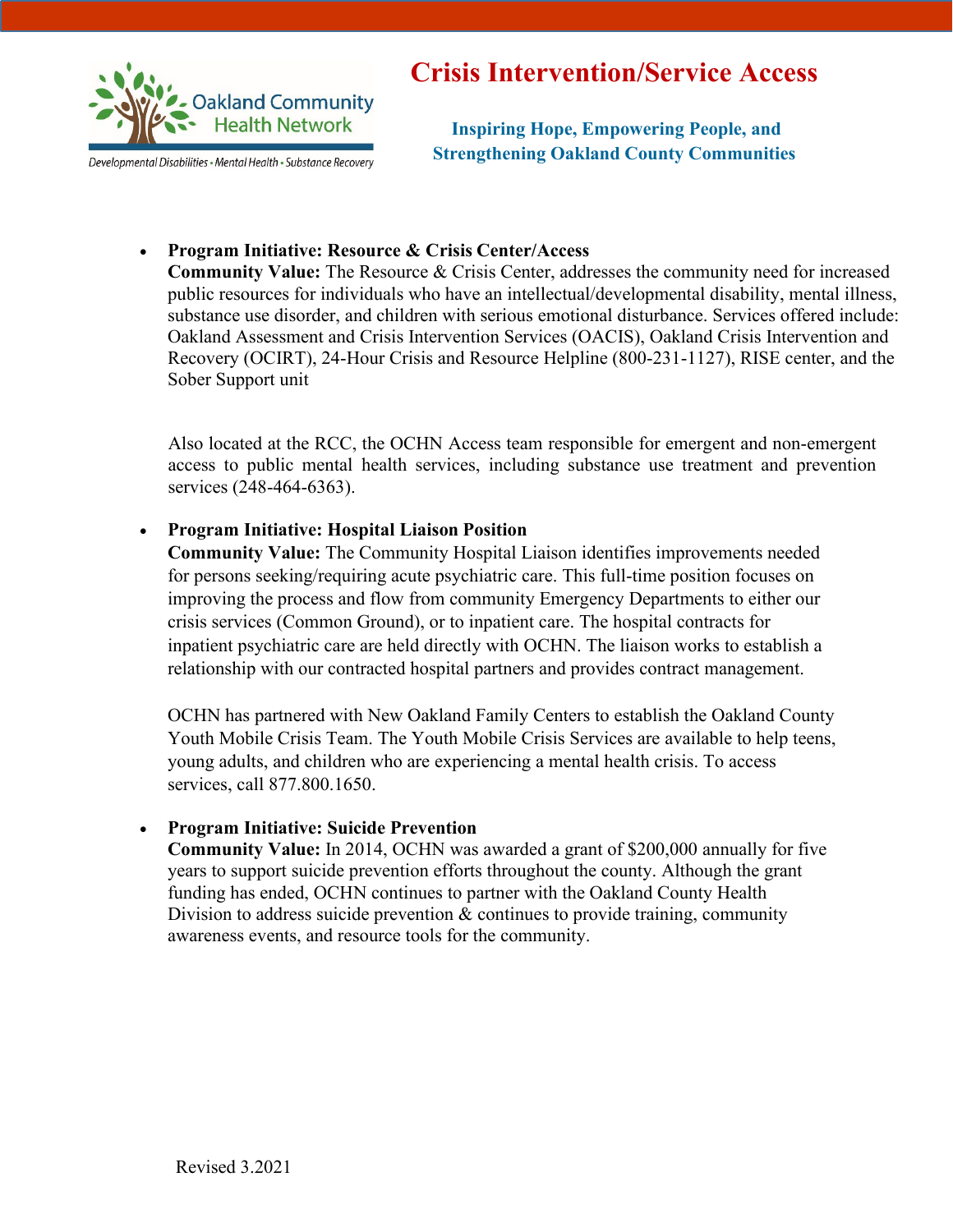

Developmental Disabilities - Mental Health - Substance Recovery

# **Community Inclusion**

**Inspiring Hope, Empowering People, and Strengthening Oakland County Communities**

### • **Program Initiative: Alliance for Housing**

**Community Value:** The Alliance for Housing is a nonprofit organization committed to end homelessness in Oakland County. It serves as the continuum of care for Oakland County in which funding for homeless grants and services will start to pass through. This is a community collaboration of both public and private members including: schools, hospitals, sheriff's department, homeless shelters, and the health department.

### • **Program Initiative: Community Housing Network**

**Community Value:** CHN is a nonprofit organization established by OCHN in 2001 as a housing resource center. The agency offers an array of services and programs that work together to provide a comprehensive approach to working with those in a housing crisis or at risk of homelessness. Community programs include the Housing Resource Center, housing counseling, Getting My Own Address (GMOA), future housing planning, community outreach and street outreach (PATH), and Shelter Plus Care designed to house and provide supportive services in the home for those vulnerable individuals.

### • **Program Initiative: Individual Placement & Supported Employment**

**Community Value:** Individual Placement and Supported Employment (IPS) is an evidenced based model that helps people who have been diagnosed with a serious mental illness find work. IPS Supported Employment distinguishes itself from standard supported employment by using specific fidelity measures to achieve high employment outcomes. This model helps people gain employment in community based, integrated employment settings that pay minimum wage or above.

# • **Program Initiative: Freedom Road Transportation**

**Community Value:** OCHN helped establish Freedom Road Transportation (FRT) to fill the public transportation gap for the underserved; giving individuals the freedom to avoid social isolation, attain employment, access medical services, shopping and other activities. FRT supplies resource information about available transportation, identifies people who are homebound or living in isolation; and provide monetary incentives for volunteer drivers to assist eligible persons in receiving needed transportation when they do not have any other form of transportation available or are unable to use other forms of transportation.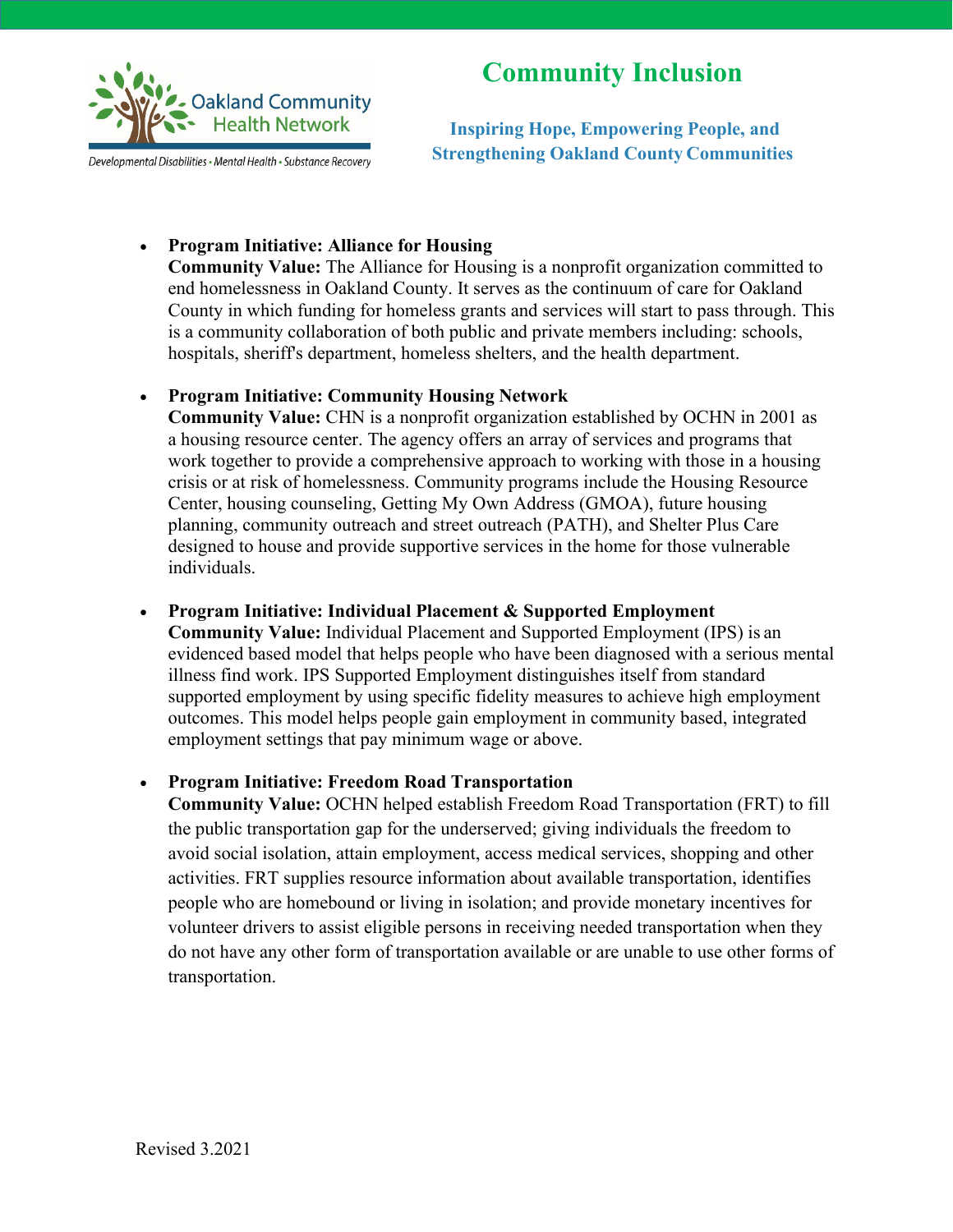

Developmental Disabilities • Mental Health • Substance Recovery

# **Healthcare Integration**

**Inspiring Hope, Empowering People, and Strengthening Oakland County Communities**

# • **Program Initiative: Honor Community Health**

 **Community Value:** Honor Community Health is a nonprofit, 501(c)(3) community health center established by OCHN in 2012. The Federally Qualified Healthcare Center (FQHC) offers complete, coordinated, high quality primary, mental and dental health care throughout Oakland County. Services are open to all, regardless of insurance or residence. Last year alone more than 22,000 people received services from Honor Community Health. Additionally, OCHN recently finalized a contract with Honor Community Health to provide psychiatric services for individuals who are exiting the OCHN public system or who may not be found eligible for services. OCHN also funded a full-time healthcare coordinator who is embedded in the Honor Community Health clinics to support uninsured and underinsured individuals who cannot be served by the public system. Since 2012, OCHN has committed \$8.4 million to Honor Community Health success, and is presenting a request to its Board to proposal for an additional \$900,000 in 2017.

• **Program Initiative: Healthcare Coordination -**\$350,000 (grant funded / local dollars) **Community Value:** This initiative is the result of several smaller initiatives that blend together to coordinate all healthcare needs and services of the individuals served by OCHN. This is accomplished using data analysis to determine the most common chronic healthcare conditions experienced by individuals in the public system, ensure that each individual has access to and sees a primary healthcare provider, and by identifying and problem solving any barriers that are experienced. In addition, software is used to provide real time notifications of medical hospitalizations to providers and formal agreements with the Medicaid Health Plans assure that individuals receive all their entitlements while reducing duplicative services.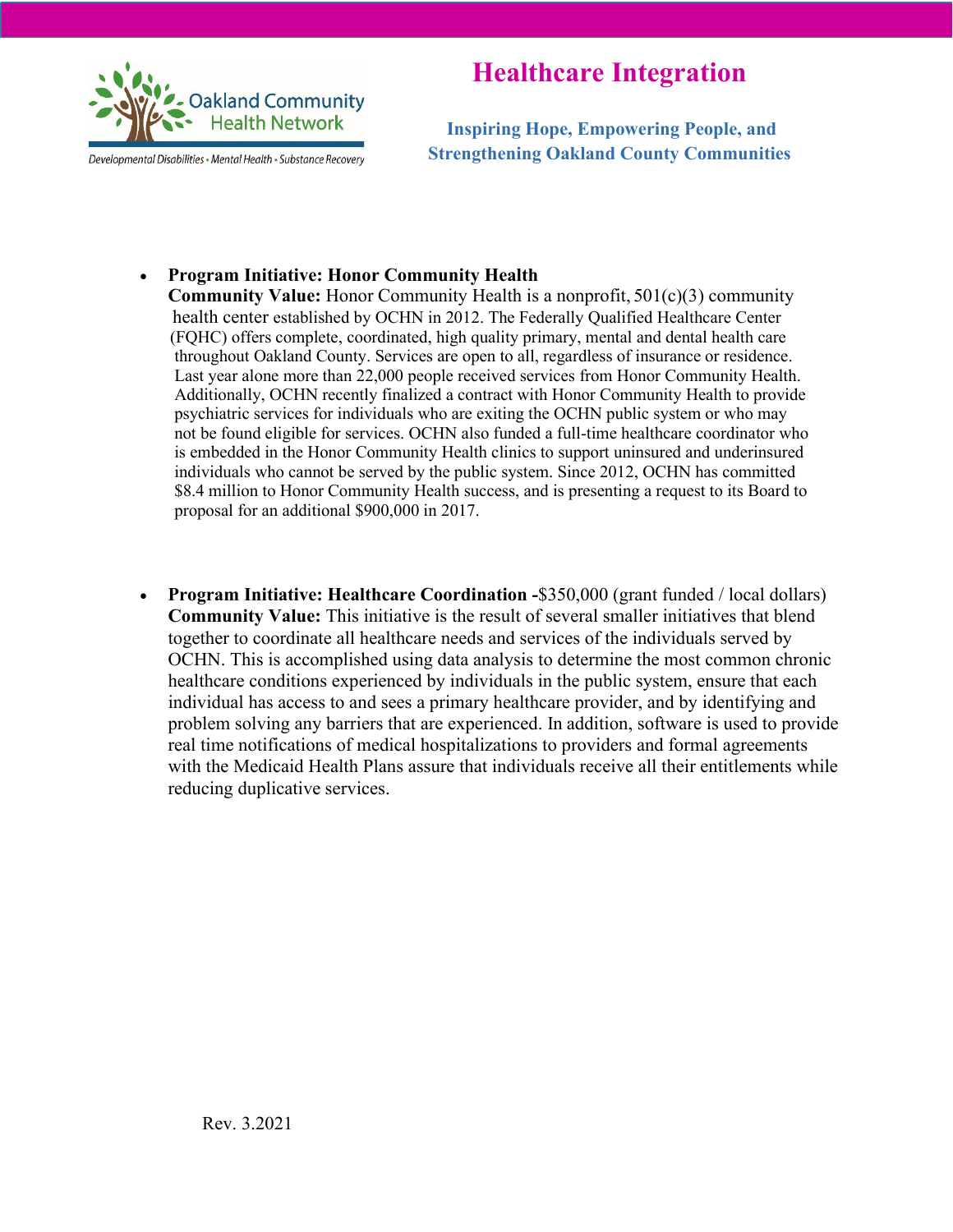

Developmental Disabilities - Mental Health - Substance Recovery

# **Substance Use Disorders**

**Inspiring Hope, Empowering People, and Strengthening Oakland County Communities**

• **Program Initiative: Alliance of Coalitions for Healthy Communities (ACHC) Community Value:** The Alliance is the umbrella organization funded by OCHN to ensure sustainability and to build capacity of the 21 existing community prevention coalitions. The coalition's presently serve fifty-five + local communities in Oakland County. The goal of the ACHC is to assist in establishing a coalition presence in every community in Oakland County, bringing sectors together to address local as well as region-wide problems that result from substance use. The Alliance also provides community Narcan trainings and distribution of naloxone, as well as several recovery support groups for people and/or families impacted by substance use disorders.

### • **Program Initiative: Do Your Part: Be the Solution**

**Community Value:** Oakland Community Health Network and The Alliance of Coalitions for Healthy Communities collaborate to promote and create awareness for the State's Do Your Part: Be the Solution initiative to prevent the misuse of prescription drugs and alcohol. The awareness campaign includes the use of billboards, bus ads, social media engagement, and community education presentations throughout Oakland County.

### • **Program Initiative: Law Enforcement Responds with Naloxone (LERN)**

**Community Value:** Oakland Community Health Network initiated the LERN Program in 2015 to provide Narcan / Naloxone to local law enforcement for the reversal of an opioid overdose and to save lives. OCHN provided a train-the-trainer program regarding basic addiction neurobiology, the impact of over-prescribed medication on substance misuse, and how stigma and misinformation about the disease of addiction are barriers to treatment and prevention. Narcan is currently provided directly through the Michigan Department of Health and Human Services, however, more than 4,000 Naloxone kits were provided to local police departments, and well over 1,000 lives have been saved with the implementation of the OCHN LERN program.

### • **Program Initiative: myStrength**

**Community Value:** myStrength is a unique online emotional wellness program. Like a virtual gym for the mind, myStrength provides personalized online and mobile resources proven to promote ongoing emotional well-being. myStrength's safe and secure platform delivers stress management tools, inspirational videos, articles, and quotes, as well as stepby-step eLearning modules to help individuals feel better and stay better. This resource has been made available by Oakland Community Health Network to all Oakland County residents.

• **Program Initiative: Recovery, Information, Support, and Education (RISE) Center Community Value:** The R.I.S.E. Center provides adjunct services needed to further promote recovery and is centralized in one location; making services more accessible. The center, which is open to the entire community, provide services that aid people with sustaining recovery and offering early intervention for those at risk of relapse. Assistance available at R.I.S.E. includes connecting people to resources for: dental, education,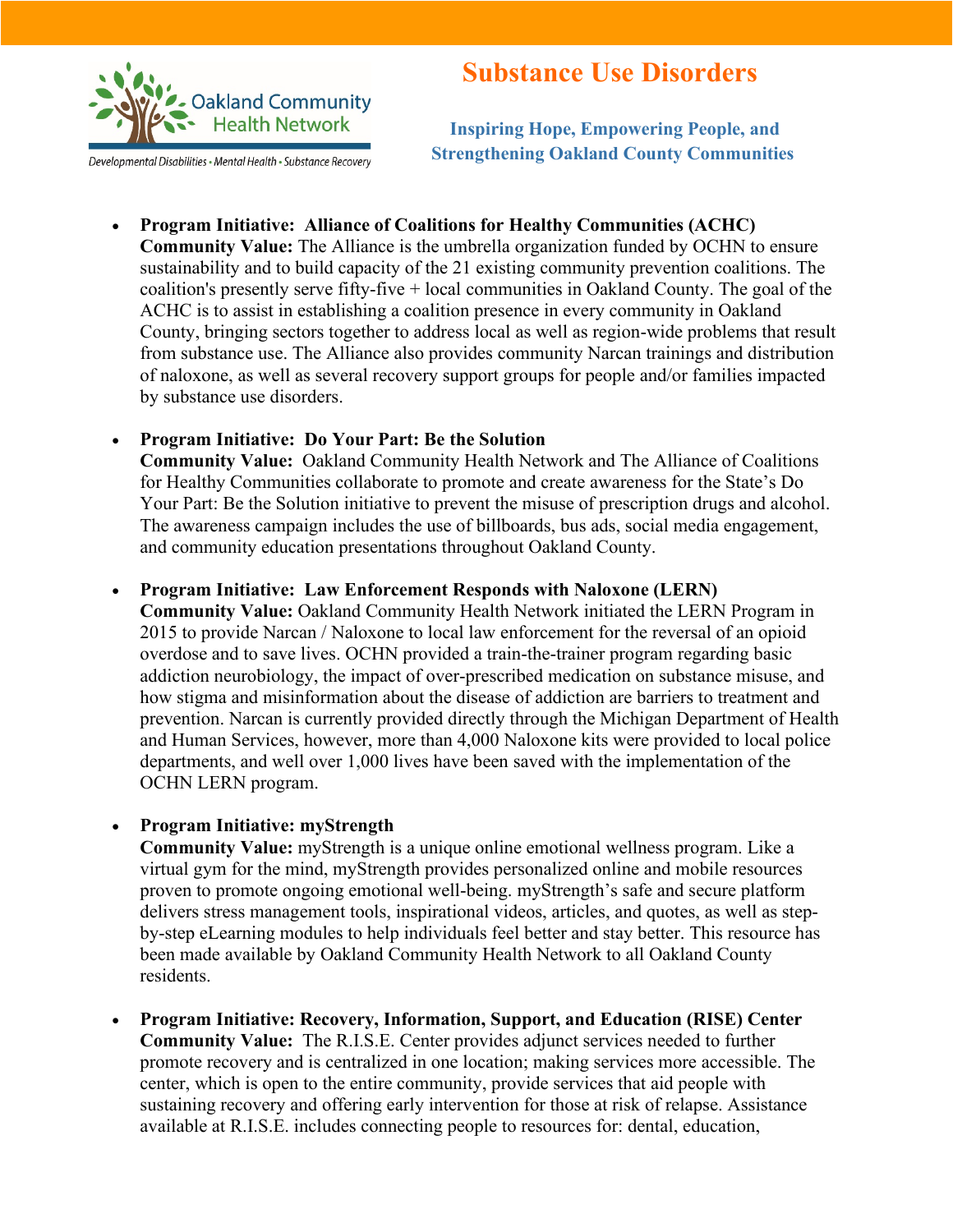employment, housing, legal support, mental health services, and transportation. Services are provided by a credentialed case manager and certified recovery coach.

# • **Program Initiative: Sober Support Unit**

**Community Value:** The Sober Support Unit (SSU) assists with immediate substance use needs of the community to enhance jail diversion efforts and reduce non-emergency visits to the hospital. This is the first step towards treatment for individuals who come to the unit and are willing to participate in a mental health/substance use assessment. The goal of the sobering and monitoring program is to provide a supportive environment for people experiencing side effects of drug and alcohol use. The program will accommodate ten individuals at any given time, twenty-four hours a day, seven days a week.

# • **Program Initiative: Data Supports Substance Use Initiatives**

**Community Value:** In combination with a variety of community initiatives to address the opioid epidemic, OCHN partners with the Oakland County Medical Examiner's Office to monitor overdose deaths and implement various programming to address this rising concerns. These initiatives include programs listed above such as, coalition interventions, public education and awareness media campaigns, Law Enforcement Respond with Naloxone, RISE Center, Sober Support Unit, among other treatment supports.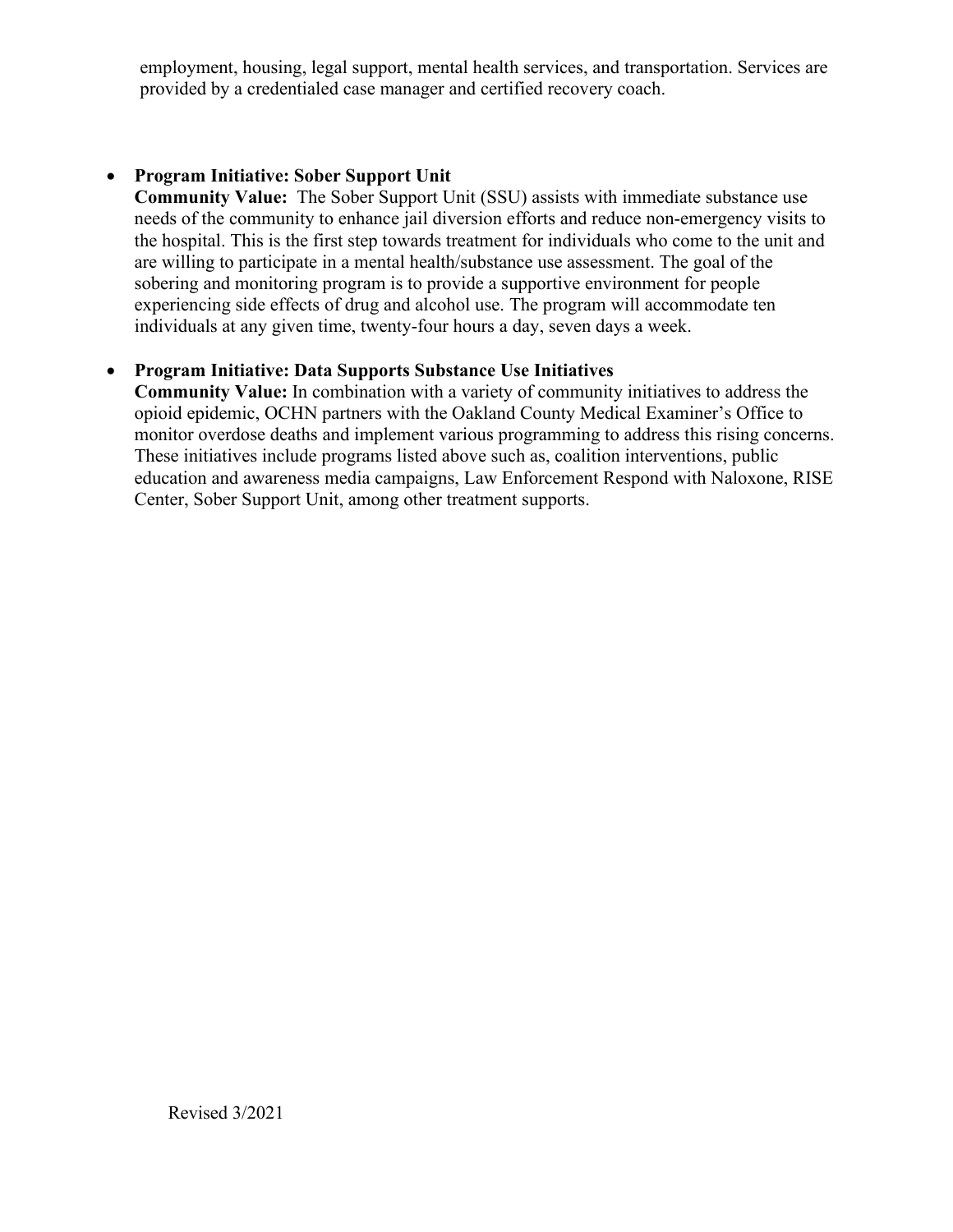

 **Inspiring Hope, Empowering People, and Developmental Disabilities** • Mental Health • Substance Recovery Strengthening Oakland County Communities

### **Community Initiatives**

• **Stepping Up**

**Community Value:** The Oakland County Board of Commissioners (BOC) partnered OCHN and local members of the criminal justice system in support of the nationally recognized Stepping Up Initiative as stated in an approved resolution. Stepping Up is an unprecedented national collaboration designed to reduce the number of people with a mental illness in jail through appropriate treatment and prevention services. An Oakland County Stepping Up resolution in support of this effort was passed with a unanimous vote on January 20, 2016. MDHHS has extended technical assistance to communities across the state to further implementation of Stepping Up activities.

# • **Sequential Intercept Model**

**Community Value:** The Sequential Intercept Model was developed by the SAMHSA GAINS Center to formalize intercept points along the criminal justice continuum. OCHN employs this model to identify opportunities to implement strategies to divert individuals with mental health concerns. OCHN is consistently working to fill the gaps through collaborative agreements with community partners to build sustainable efforts.

# • **Behavioral Health Justice Collaborative (BHJC)**

**Community Value:** The Behavioral Health Justice Collaborative is a quarterly group that meets to address the justice initiatives at OCHN and the other critical community sectors. Community partners with a stake in justice outcomes for individuals with mental illness (Oakland County Sheriff's Office, Jail Services staff, Community Corrections, Court staff) as well as the OCHN Providers are in attendance at the meeting. OCHN publishes the quarterly newsletter "Oakland Justice Connection" to bring greater awareness to the broader community by highlighting local efforts and initiatives.

# • **Crisis Intervention Team (CIT) Training**

**Community Value:** CIT is a nationally recognized, community program that establishes a partnership between law enforcement and mental health professionals. It is strategically designed to promote positive outcomes during crisis situations that require police assistance. Officers receive 40 hours of comprehensive mental health training, which includes information about mental illness and developmental disabilities, opportunities to speak with advocates, individuals with mental illness and their families, and participation in role-playing scenarios. To date, 216 law enforcement officers have received the full 40 training, with 55 returning for an additional 8-hour training to hone skills in interacting with youth (CIT-Youth). These efforts were initiated in part through funding provided by the MI Diversion Council, and have been sustained by OCHN since grant support ended.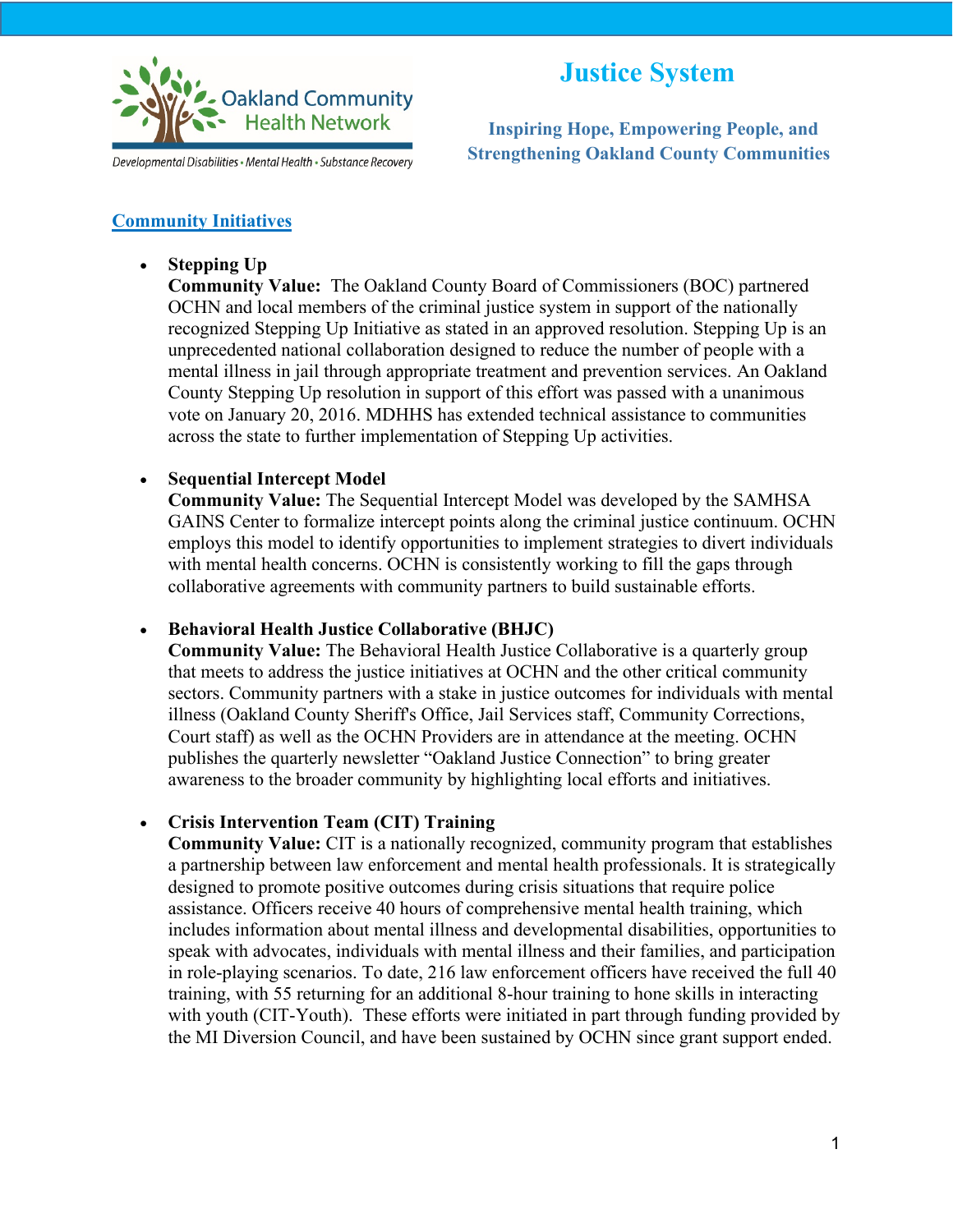# • **Program Initiative: Law Enforcement Responds with Naloxone (LERN)**

• **Community Value:** Oakland Community Health Network initiated the LERN Program in 2015 to provide Narcan / Naloxone to local law enforcement for the reversal of an opioid overdose and to save lives. OCHN provided a train-the-trainer program regarding basic addiction neurobiology, the impact of over-prescribed medication on substance misuse, and how stigma and misinformation about the disease of addiction are barriers to treatment and prevention. Narcan is currently provided directly through the Michigan Department of Health and Human Services, however, more than 4,000 Naloxone kits were provided to local police departments, and well over 1,000 lives have been saved with the implementation of the OCHN LERN program.

### **Program Initiatives – Criminal Justice**

### • **Pre-Booking Jail Diversion**

**Community Value:** Pre-Booking Jail Diversion services offer persons diagnosed with a developmental disability, mental illness, or substance use disorder the opportunity to receive treatment within the community instead being charged with a criminal offense for a non-violent misdemeanor. Jail Diversion is accomplished through a comprehensive, county-wide partnership between law enforcement, the public mental health system, advocates, and other stakeholders.

### • **Mental Health Courts**

**Community Value:** The 45<sup>th</sup> District Court (retired Judge David Gubow) established a Mental Health Court in 2017. The goal of the mental health court is to provide individuals with services and resources to reduce the likelihood of returning to the criminal justice system. This program is intended to give an opportunity to seek treatment, utilize services and resources, and always have a team of professionals working with them. OCHN is a partner in the SCAO (State Court Administrative Office) grant opportunity and embedded a clinical liaison in the court.

This Mental Health Specialty Court is also open to other jurisdictions in Oakland County.

# • **Adult Treatment Court**

# **Community Value:**

OCHN is an engaged and active member of the Oakland County  $6<sup>th</sup>$  Circuit Adult Treatment Court and the Waterford 51<sup>st</sup> District Sobriety Court. OCHN embedded a clinical liaison at the Circuit Court, and OCHN provides Access Screenings to program participants to determine if higher level of care substance use services is needed. They provide direction to participants on funding options through the public substance use system as well as help individuals navigate their private insurance to secure treatment.

### • **Jail Program Services**

**Community Value:** OCHN and the Oakland County Jail have partnered to provide crucial mental health services for individuals, who are incarcerated. Early screening and identification, referral for psychiatric review and medication, Care Coordination and Re-Entry planning are services provided by an embedded multi-disciplinary team.

### • **Medication Assisted Treatment**

**Community Value:** Oakland Community Health Network (OCHN) and the Oakland County Jail have partnered to provide a Medication Assisted Treatment (MAT) program to address the high rate of overdose upon release from incarceration. Recognizing that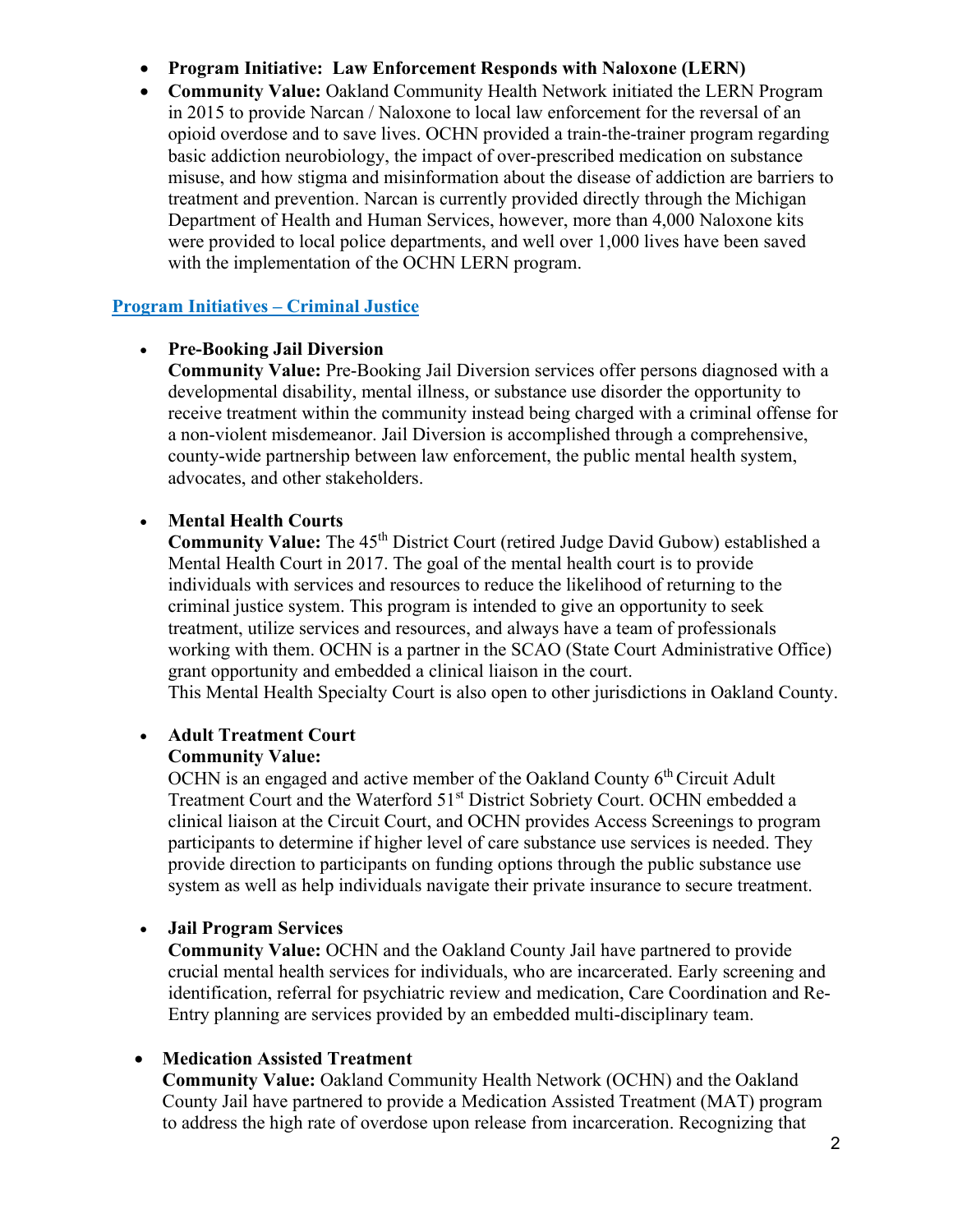medication is an adjunct to treatment to aid in a person's recovery while incarcerated, MAT combines individualized treatment planning, recovery coaches, and therapeutic services to address a person's opiate use disorder.

### • **Re-Entry to Community Transition**

**Community Value:** OCHN embedded a REACH (Rapid Engagement and Access to Community Health) Coordinator at the Oakland County Jail in 2016. This position allows for individuals to be screened for mental health services and provide supportive care coordination to individuals with a potential Alcohol Use Disorder prior to their discharge from jail. The REACH Coordinator remains connected until first appointment with a provider and assists with removing potential barriers, such as transportation, unstable housing/homelessness. While this position was initially grant-funded, OCHN has now sustained the position. To provide discharge planning, another embedded liaison – the Criminal Justice Resource Coordinator – focuses on communication and information sharing with providers, coordination of on-going services, and access to prescriptions at the time of jail discharge.

# • **Probation and Mental Health System Navigation**

**Community Value:** With the support of new funding through the Mental Health Diversion Council, OCHN created a sustained Probation – Mental Health Systems Liaison position that supports and encourages cross-system collaboration between Probation/Parole Officers and the mental health system to decrease technical violations by individuals. In addition, this position provides training to both systems to bridge any communication and knowledge gaps to better serve the community.

# • **Behavioral Health System - Michigan Department of Corrections (MDOC)**

**Community Value:** Effective April 1, 2020, OCHN assumed responsibility for substance use disorders (SUD) services to individuals on probation or parole, which were previously provided by MDOC. OCHN created a web-based referral system that allows agents to submit referrals for SUD Access Screenings/Higher Level of Care requests and Outpatient Treatment Notifications. A Behavioral Health Systems Liaison provides direct assistance to MDOC Agents and individuals served throughout the referral process, while removing barriers to treatment and monitoring compliance to MDOC requirements.

# • **Community Corrections**

**Community Value:** Oakland County Community Corrections approached OCHN regarding their Alternatives to Incarceration program. This program was funded solely with county general funds. The funding was running out mid-year and approval was denied an increase in funding. OCHN agreed to partner and provide funding for these services in order to maximize the county general funds and keep the program going. This arrangement continues currently. In addition, OCHN partners with Community Corrections and will provide 50% of staff salary and benefits for a liaison between the court, community corrections, and Access.

# **Program Initiatives – Juvenile Justice**

• **Early Identification of Mental Health Needs**

**Community Value:** OCHN was awarded a grant through the Michigan Department of Health and Human Services that has allowed for a Mental Health and Juvenile Justice Coordinator to assist with early identification of mental health needs in at-risk youth.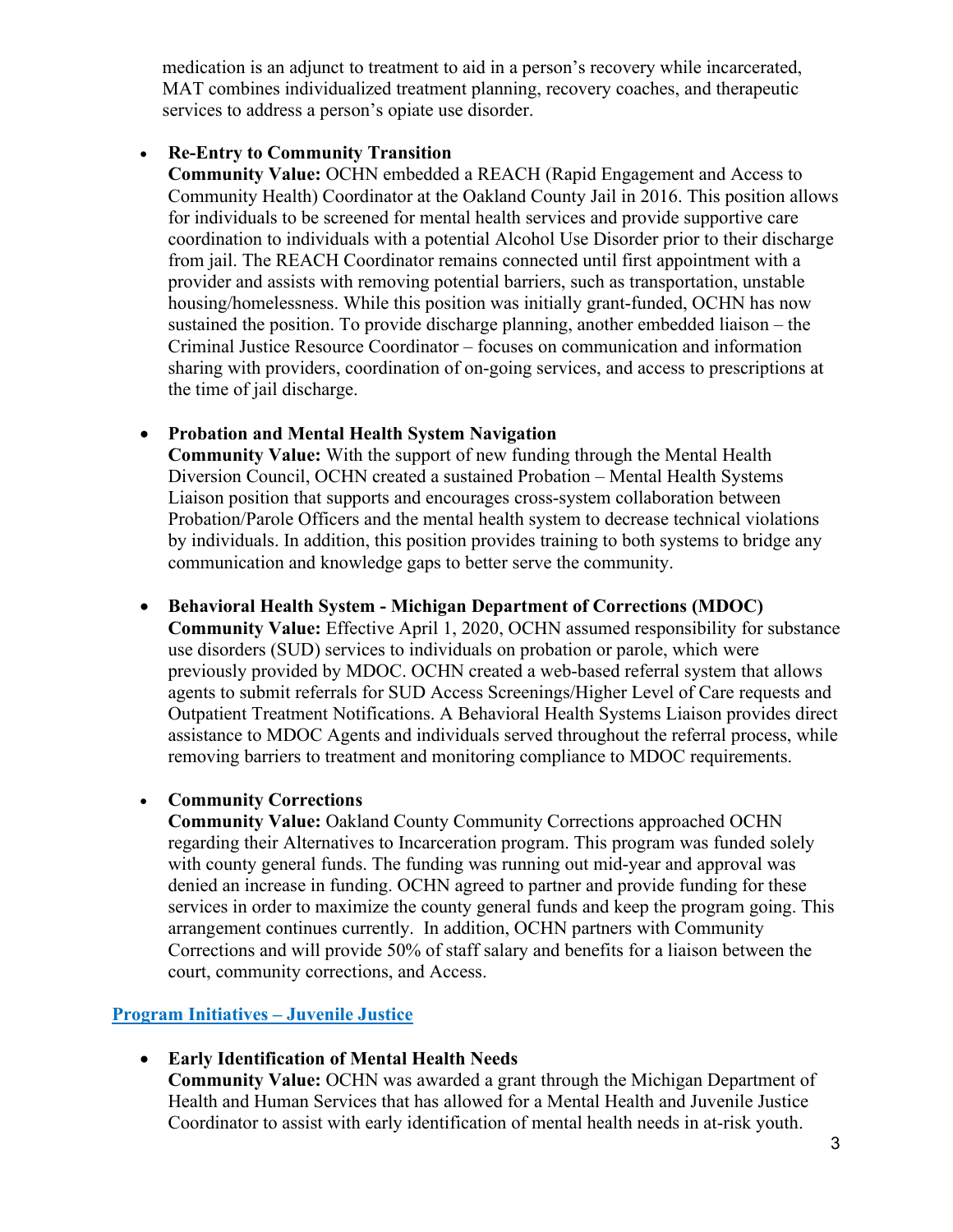This position works directly with youth and families by administering age-appropriate screening tools and connects the individual with resources based on the results. The liaison also provides follow-up services to ensure that the individual was able to connect with the referrals.

# • **Juvenile Justice Coordination**

**Community Value:** In 2016, OCHN partnered with the Oakland County Circuit Court – Family Division and embedded a Juvenile Justice Coordinator at the court. This Community Liaison provides eligibility screenings, crisis intervention services, case consultation, and system navigation to the youths, families and community partners, which include Court Case Workers/Probation Officers, Referees and Judges, Youth Assistance and Children's Village Re-Entry Team. In addition, the Community Liaison participates in committees to support diversion efforts for youth with mental health needs.

# • **Children's Village Substance Use Disorder Services**

**Community Value:** Through an OCHN contracted provider, substance use disorder services (SUD) are provided to detained youth within Children's Village. Using evidenced based programming the treatment provider works with the youth on a variety substance use topics, providing early intervention, prevention and treatment services to assist the individual with successful transition back to the community.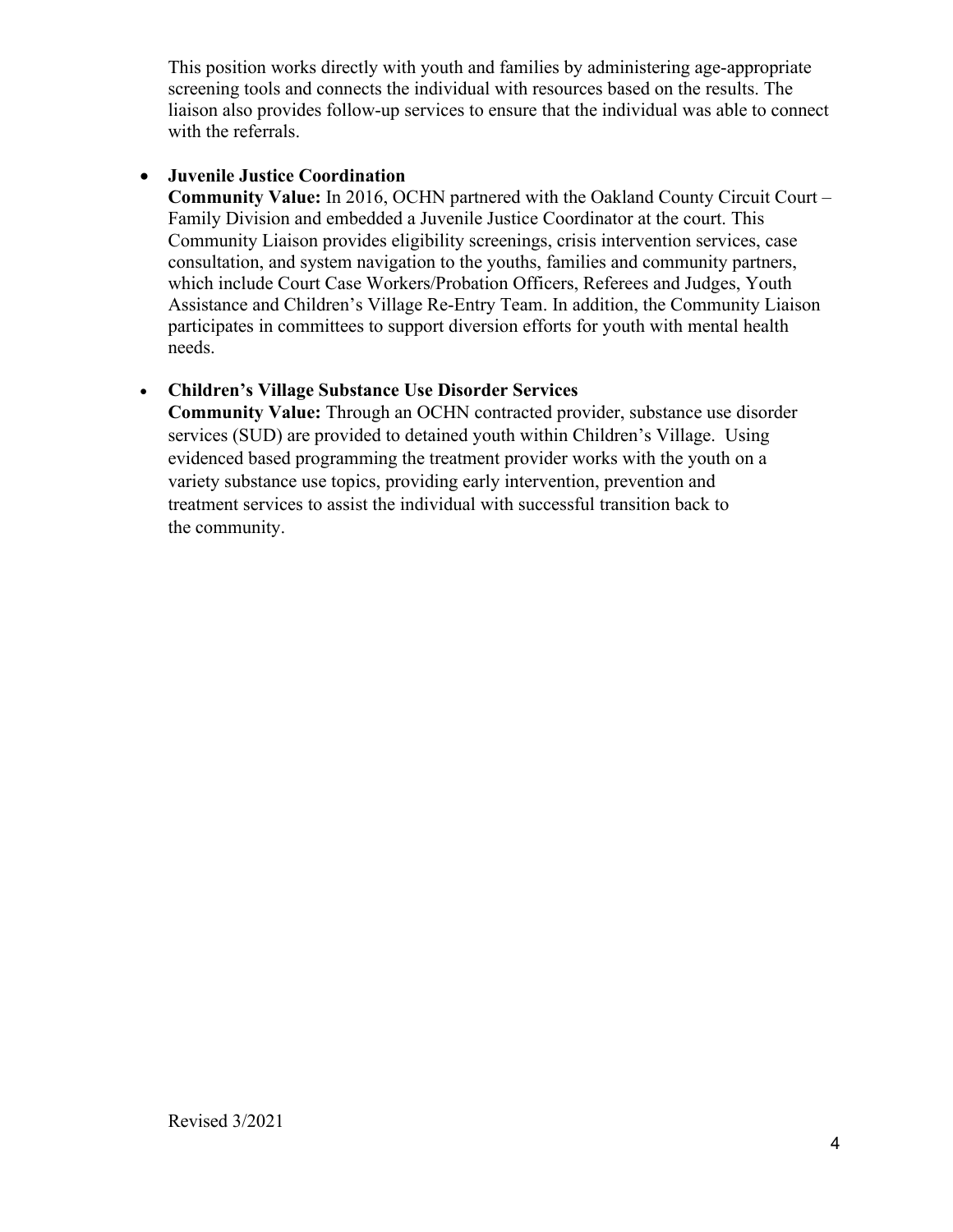# **Veterans**



Developmental Disabilities • Mental Health • Substance Recovery

**Inspiring Hope, Empowering People, and Strengthening Oakland County Communities**

### • **Program Initiative: Veterans Navigator Position**

**Community Value:** In 2018, OCHN established a Veterans Navigator position to support Oakland County veterans and their families, regardless of discharge status. This includes veterans who do not meet service eligibility due to time-in-service and veterans who are not eligible for Veterans Administration (VA) services. The Veterans navigator can also assist veterans who do not wish to seek traditional support paths.

The Veteran Navigator assists Oakland County veterans and their family membersby helping them navigate state, federal, and community resources such as mental health, substance use, disabilities, support groups, housing, employment, transportation, and various other resources.

More information is available by phone at 248-464-6363 or via email at [mcdonaldc@oaklandchn.org.](mailto:mcdonaldc@oaklandchn.org)

### • **Program Initiative: Resource & Crisis Center/Access**

**Community Value:** The 2014 restoration of the former Golden Oaks Nursing Home, now called the Resource & Crisis Center, addressed a community need for increased public resources for individuals who have a mental illness, substance use disorder, intellectual/developmental disability, and children with serious emotional disturbance. Services offered at the 48,000 square foot building include, Oakland Assessment and Crisis Intervention Services (OACIS), Oakland Crisis Intervention and Recovery (OCIRT), and the 24-Hour Crisis and Resource Helpline (800-231-1127). Also located there, the OCHN Access team responsible for Emergent and Non-Emergent access to public mental health services, including substance use treatment and prevention services (248-464-6363).

### • **Program Initiative: myStrength**

**Community Value:** myStrength is a unique online emotional wellness program. Like a virtual gym for the mind, myStrength provides personalized online and mobile resources proven to promote ongoing emotional well-being. myStrength's safe and secure platform delivers stress management tools, inspirational videos, articles, and quotes, as well as step-by-step eLearning modules to help employees feel better and stay better. This resource has been made available by OCHN to all Oakland County residents.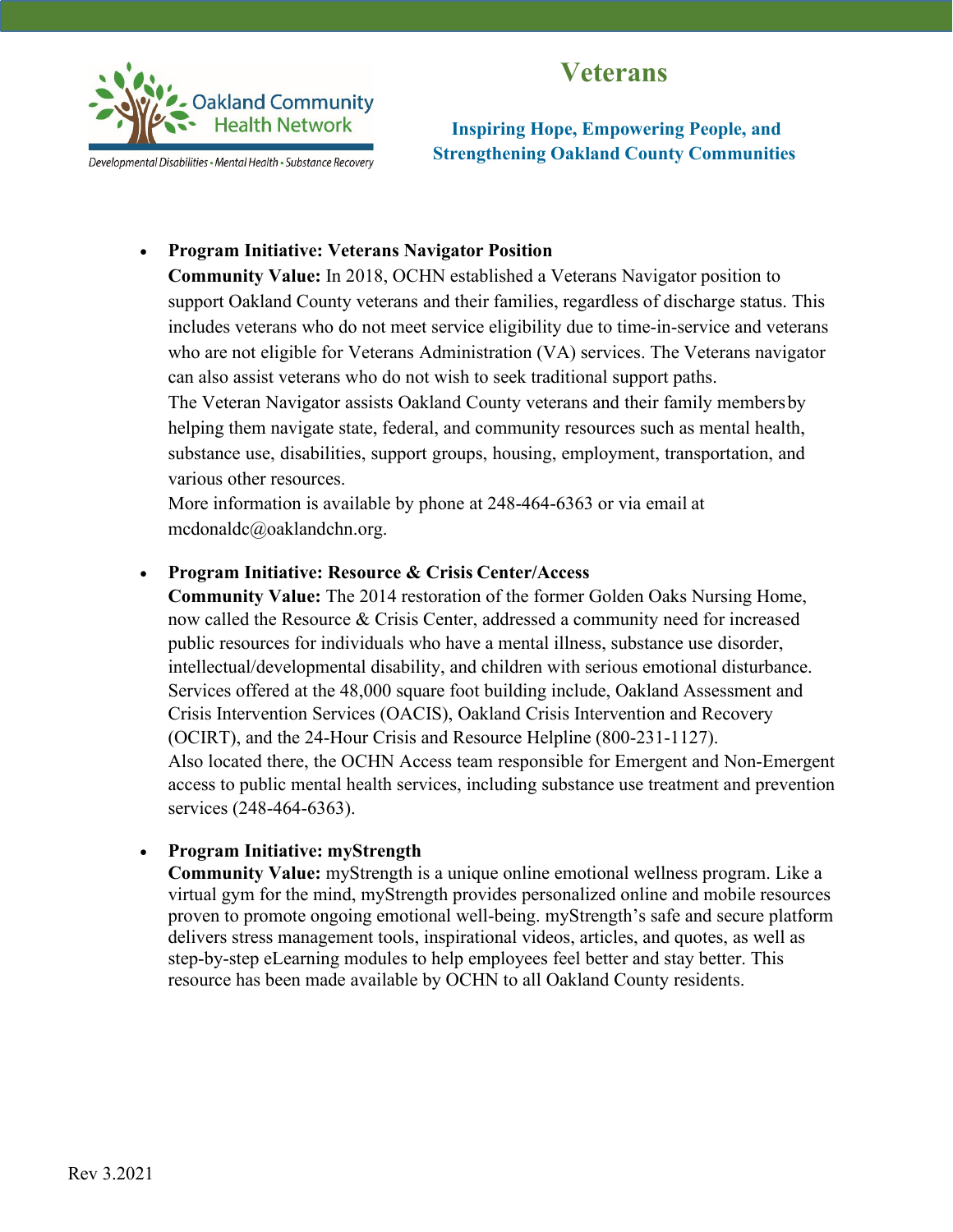

# **Trainings/Education**

 **Inspiring Hope, Empowering People, and Strengthening Oakland County Communities**

Developmental Disabilities - Mental Health - Substance Recovery

### Employment trainings

### A Future That Includes Employment

Parents, family members, or caregivers of individuals with significant disabilities may be hesitant to envision community-based competitive employment as part of their loved one's future. This workshop shows that work is possible for all people regardless of disability, addresses questions, and shares resources needed to begin considering competitive employment.

This workshop is meant to be an introduction to seeing employment as an option, and addresses the follow topics:

- Opportunities and challenges
- Employment First and competitive employment
- Core employment concepts
- The power of high expectations (and impact
- of low expectations)
- Benefits of working
- Creating a vision statement
- Preparing for employment success
- Addressing concerns
- Social Security benefits overview
- Action steps: Getting Started

**Target Audience:** Parents and caregivers of individuals with significant disabilities

#### Lightening the Way: Helping Families See Possibilities in Competitive Employment

Families of individuals with significant disabilities may be hesitant to envision employment in the community for their loved one. Learn how to establish relationships and build partnerships with families so employment can be a consideration. Work is possible for all people regardless of disability - connect with resources needed to begin advocating for competitive integrated employment.

This session is meant to be an introduction to understanding and partnering with families, and addresses the follow topics:

- Understanding the impact of having a loved one with a significant disability and negative messages about disability
- Reasons families may be apprehensive to explore employment and strategies to work through that apprehension.
- Tips for employment agencies to become more family centered.

**Target Audience:** Anyone working with individuals with significant disabilities.

Credit: One (1) Social Work continuing education credit available.

### LEAP

LEAP® (Listen-Empathize-Agree-Partner) is an evidence-based SAMSHA communication tool designed for those working with and caring for individuals with severe and persistent mental illness. LEAP® is for any relationship but has also been shown to increase adherence to mental health treatment, based on the research of Dr. Xavier Amador.

Learn skills to help those with severe and persistent mental illness by learning to find common ground and conveying genuine understanding, empathy, and respect for their point of view.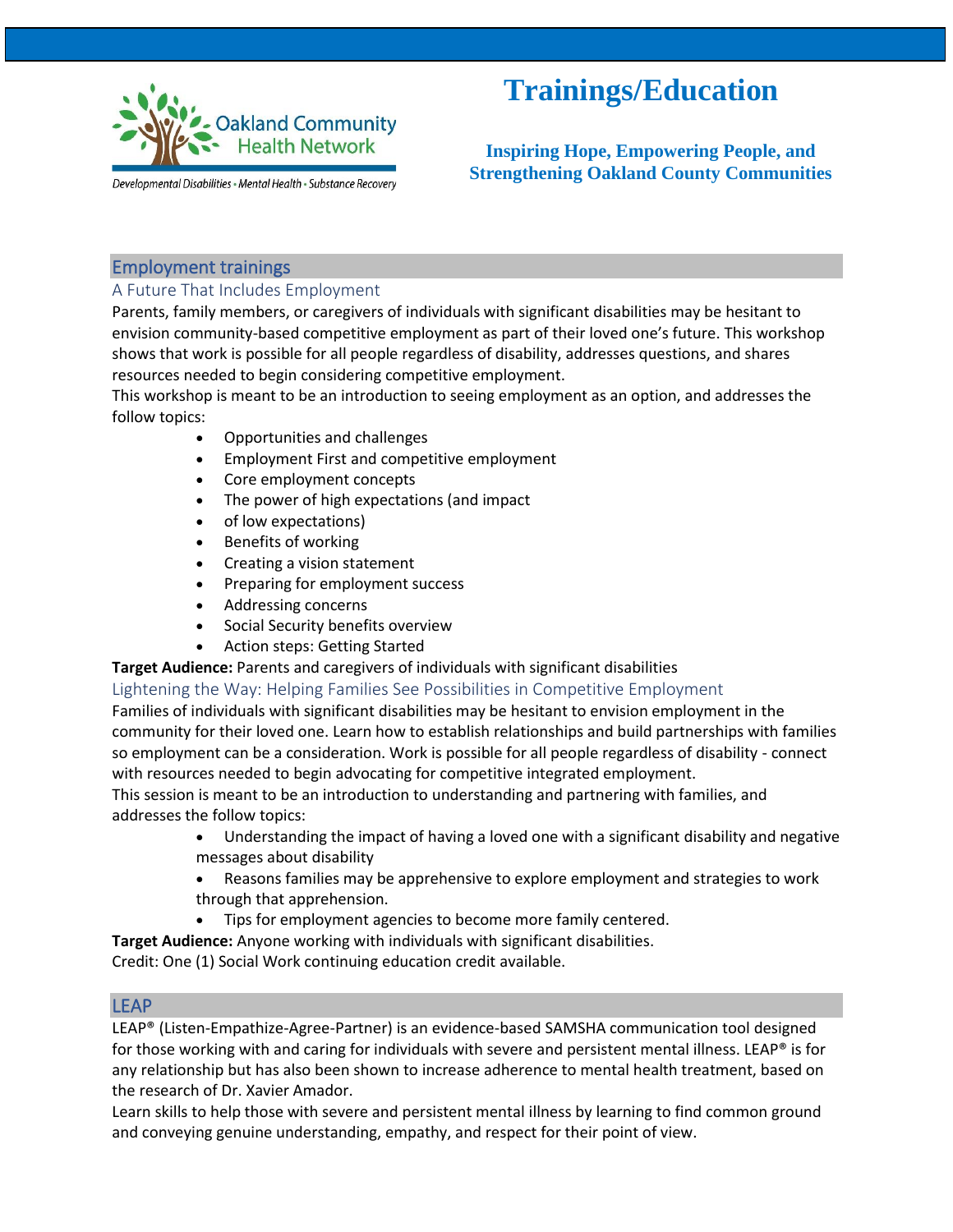#### **Target Audience:**

- Family caregivers and friends of persons with severe and persistent mental illness.
- Anyone working with persons who experience psychosis.

**Credit**: Four (4) Social Work continuing education credits available.

### Living Hope Series

**Target Audience:** Those receiving services, their families, providers, direct support professionals, and anyone who supports persons with disabilities.

### Catching Hope: Hope Givers, Hope Receivers, & Hope Stealers

In this class, Sherri Rushman tells her Recovery Story from being a desperate hope grabber to becoming a Hope Receiver and then, a Hope Giver. She learned to say NO to Hope Stealers and ignore their Hope Stealing messages. You will learn:

- How you can become a Hope Receiver
- How to find Hope Givers
- How becoming a Hope Giver helps you and others
- What a Hope Stealer is and why you don't want to become one

### Defeat Loneliness with Wrap

We all need friends to talk to, pals to share activities with, and people we can depend on. This training is based on Mary Ellen Copeland's The Loneliness Workbook. Explore how to reduce loneliness and next steps to use after the training. A sample WRAP (Wellness Recovery Action Plan) plan on defeating loneliness will be handed out at workshop.

#### The Power of Positive Thinking

Learn helpful strategies to replace negative thoughts with more positive thinking practices. Sherri Rushman shares her experiences on achieving higher levels of wellness, stability, and quality of life through an optimistic outlook. Learn to identify negative thoughts that are impacting your life and take action to improve and enhance your thought patterns.

#### Worry Less with Wrap

Everybody worries from time to time. There is a problem though if worry is taking up too much of your time and energy. The good news is that you can learn to reduce your anxiety and deal with worry more effectively. A sample WRAP (Wellness Recovery Action Plan) plan on worry will be handed out at workshop. This workshop is based on Mary Ellen Copeland's "The Worry Control Workbook" and we will explore:

- The definition and descriptions of worry
- What worry can cause
- What's wrong and what's good about worry.
- When worry becomes a problem
- Components of worry
- Techniques for dealing with worry.
- Wellness tools to help with worry.
- Change Negative Thoughts to Positive Thoughts

#### Tools of Connectivity

Topics Covered:

- Tools for Connectivity
- How to Become a Skilled Facilitator
- Signs of a Good Co-Facilitator
- Tips for Visual Aids
- Relaxation Tools
- Brainstorming
- Learning Audience Types

**Target Audience:** Peer Support Specialists, Peer Mentors, Parent Support Partners, Recovery Coaches, Moving Forward Graduates, and Anyone who runs group.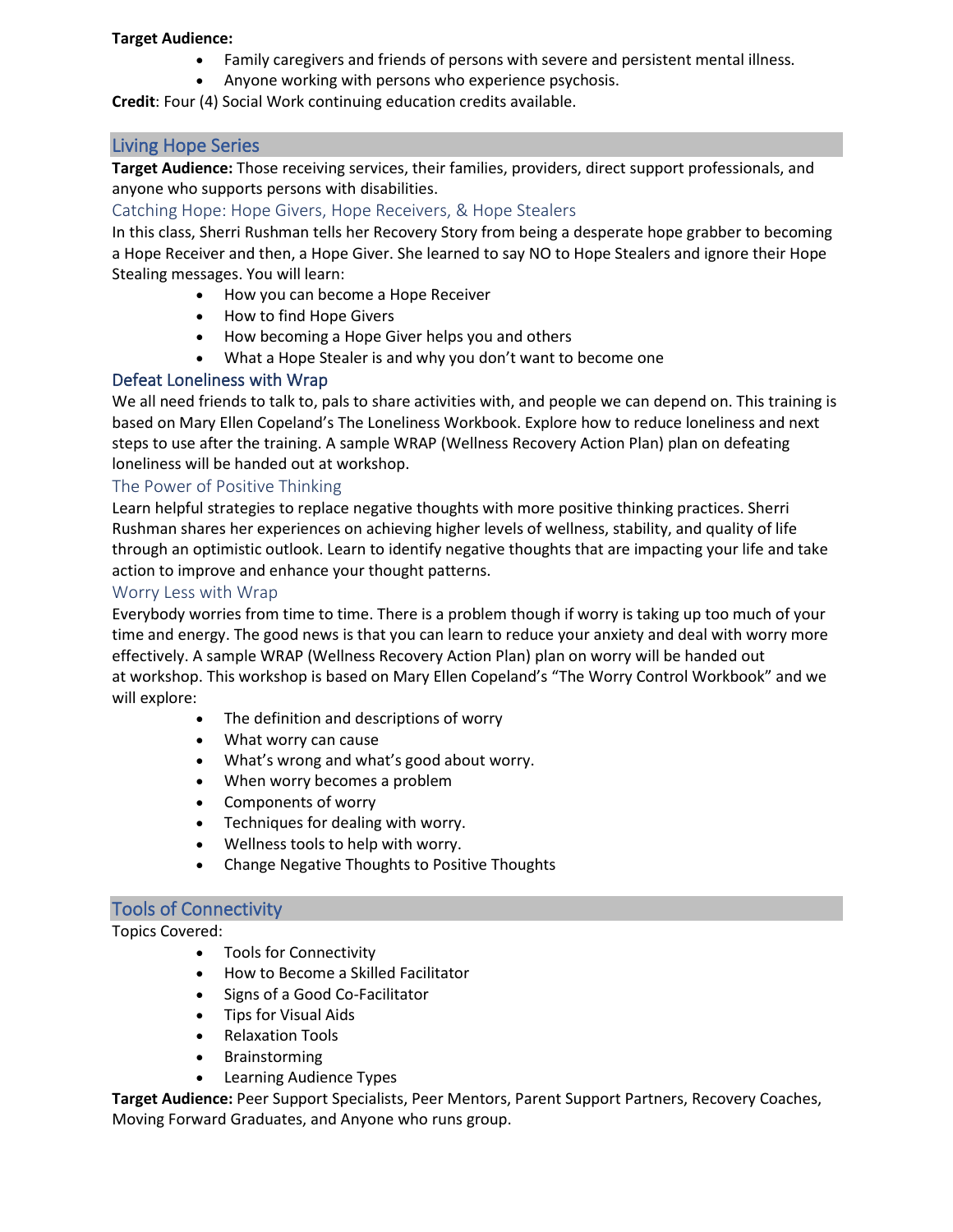# Mental Health First Aid

Mental Health First Aid teaches you how to identify, understand and respond to signs of mental illnesses and substance use disorders. This 8-hour training gives you the skills you need to reach out and provide initial support to someone who may be developing a mental health or substance use problem and help connect them with appropriate care.

### *Five (5) different Mental Health First Aid trainings are available for Adults (general population), Youth, Public Safety, Older Adults, and Veteran specific populations.*

Learn how to interact with a person in crisis and connect them with help, as well as common signs and symptoms of mental illness and substance use. You will learn how to apply the ALGEE action plan:

- Assess for risk of suicide or harm.
- Listen nonjudgmentally.
- Give reassurance and information.
- Encourage appropriate professional help.
- Encourage self-help and other support strategies.

### **Target Audience:**

- Community members
- Caring individuals
- Employers
- Police officers / First responders
- Hospital staff
- Faith leaders
- Parents
- People who work or interact regularly with youth, older adults, veterans, or adults in general.
- Teachers / School staff
- Coaches
- Camp counselors / Youth group leaders

# Moving Forward

The "Moving Forward" Peer Support Specialist / Peer Mentor Training is a 17-hour educational program for individuals who are receiving services and want to support others in achieving their personal goals. Training topics include Role of a Peer Support Specialist, Using Your Story as a Tool, Listening, Communication, and Gentle Teaching.

**Target Audience**: Individuals with a mental illness or developmental disability

# **Speechcraft**

Speechcraft is an 8-session program designed to develop public speaking ability and increase confidence in overall communication, including written and impromptu speeches, body language, active listening, and critical evaluation.

### **Target Audience**:

• Individuals receiving services for mental health, substance use disorder, or intellectual and developmental disabilities.

• Any OCHN or provider network employee who facilitates meetings, speaks in public or gives presentations.

• Anyone wanting to improve their public speaking and communication skills.

# **WRAP**

### WRAP 2-day Training

This workshop, teaching how to write a WRAP plan, is the only prerequisite to qualify for the OCHN 5 Day WRAP Facilitator training. Must attend both days and those signing up for the 2 day should also sign up for the 5-day WRAP class.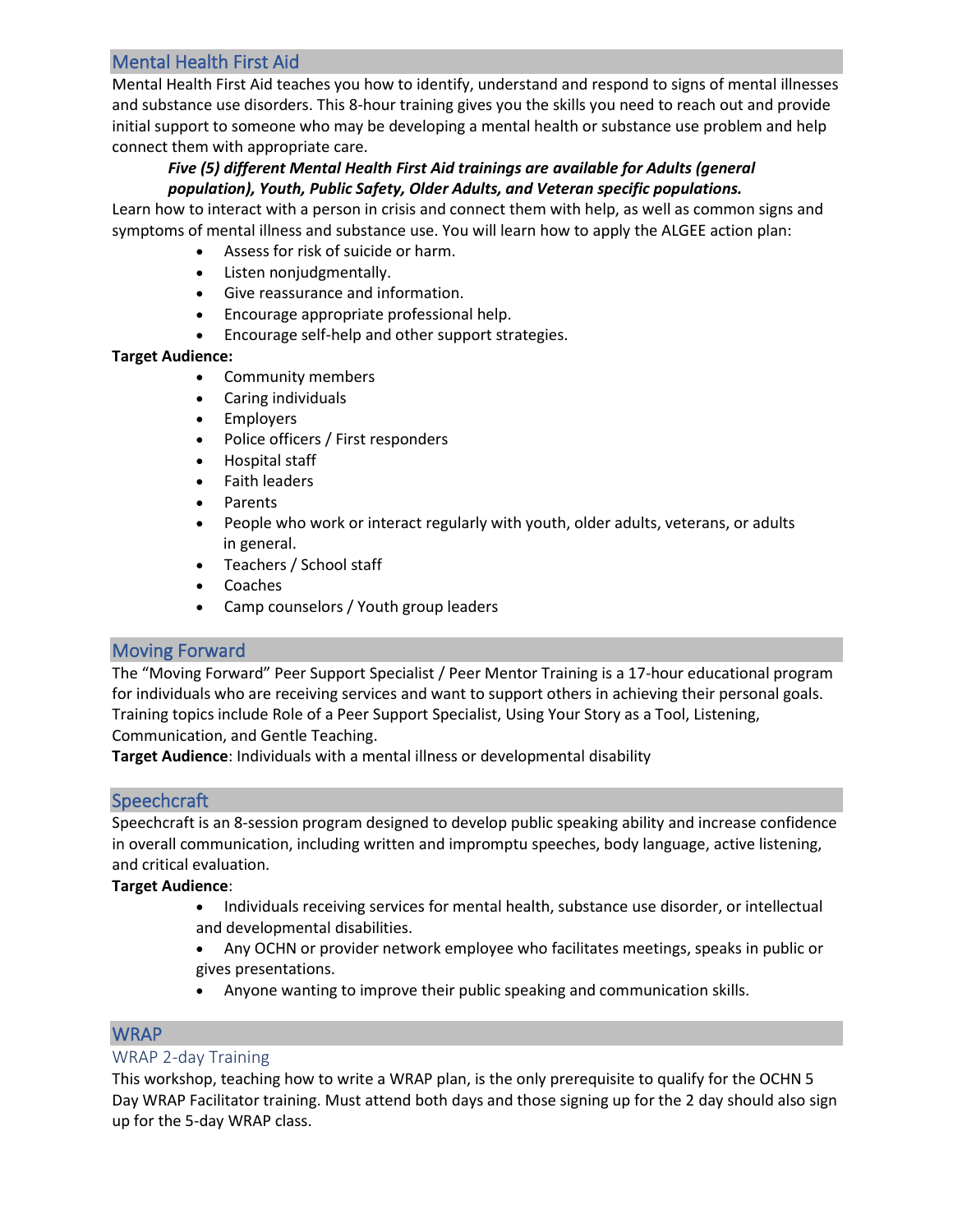**Target Audience**: Certified Peer Support Specialists, non-certified Peers, and individuals receiving mental health services.

# WRAP 3-Day Training

This training guides a person through a process to develop his or her own practical plan to live a happier and healthier life. This training can count towards Peer Mentor Internship.

- Create list of things you can do to keep yourself happy and healthy.
	- Create list how you feel when you feel good.
	- Create list of things you need to do every day to stay as happy and healthy as possible.
- Develop plan to use your wellness tools to help yourself feel better from stressful events.
- Develop plan to do things that are helpful when you feel bad or awful.
- Develop Crisis Plan that lets supporters know what you need them to do and help with during a very difficult time.

**Target Audience**: Peer Mentors and individuals receiving mental health services.

### WRAP 5-Day Training

This class consists of 5 full days learning how to be a WRAP Facilitator. You must attend a 2-Day WRAP with the State or OCHN prior to attending this training. You will be able to teach WRAP with a cofacilitator. You must have a co-facilitator to facilitate WRAP classes.

**Target Audience**: Certified Peer Support Specialists and non-certified Peers

### New Hire Rights Training

The 4-hour New Hire Rights training is required for contracted providers and employees within the first 30 days of employment per The Michigan Mental Health Code. and Oakland Community Health Network (OCHN) policy.

**Target Audience**: All contracted providers and employees within the OCHN Network, under the Mental Health Code

*\*Contracted providers and employees within the Substance Use Disorder network are required to take a different rights training.*

#### Clinical Assessments

#### LOCUS

Level of Care Utilization System (LOCUS) is an assessment tool used to support accurate level of care recommendations.

Training Objectives

- Describe the steps needed to maintain fidelity to the LOCUS model.
- Utilize LOCUS criteria for adults with psychiatric disturbances.
- Demonstrate knowledge by completing vignettes and scoring.
- Learn a process of gathering assessment information from persons.

**Target Audience**: This training is open to OCHN Core Provider Agency Clinical Staff only. **Credits**: Six (6) social work CEUs available.

#### DLA-20

The Daily Living Activities – 20 (DLA-20) is an assessment tool used to support accurate level of care recommendations.

**Target Audience**: All Case Managers and Supports Coordinators in the OCHN Network

### Suicide Prevention

#### ASIST

Applied Suicide Intervention Skills Training (ASIST) is a two-day, interactive, evidence-based workshop in suicide first aid. ASIST teaches you to recognize when someone may have thoughts of suicide and work with them to create a plan that supports their immediate safety.

Over the course of the two-day workshop, ASIST participants learn to: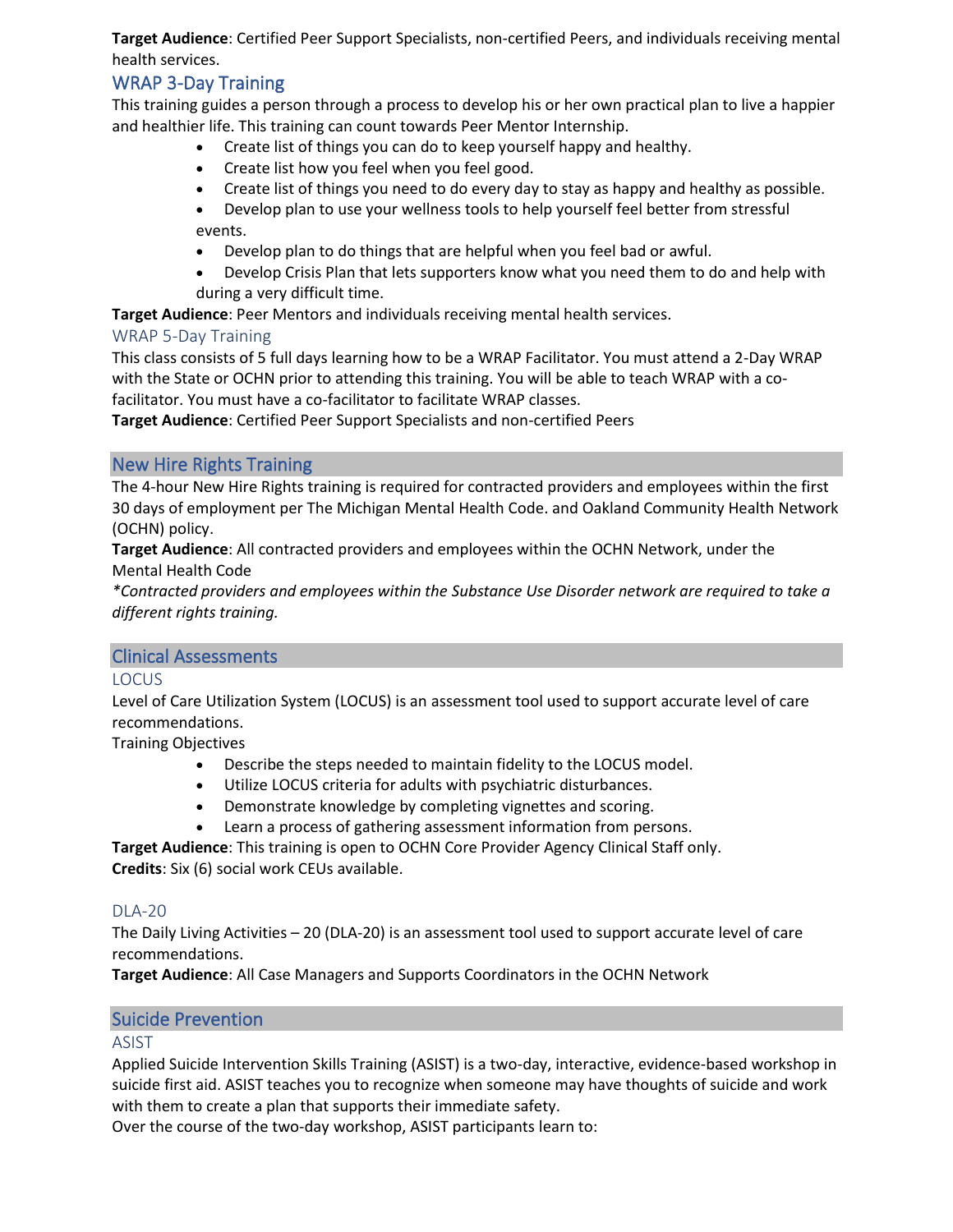- Understand ways that personal and societal attitudes affect views on suicide and interventions.
- Provide guidance and suicide first aid to a person at risk.
- Identify and implement key elements of an effective suicide safety plan.
- Recognize important aspects of suicide prevention including life promotion and selfcare.
- Appreciate the value of improving and integrating suicide prevention resources in the community.

**Target Audience**: OCHN providers, clinical staff, law enforcement, justice professionals, and anyone wanting to make a difference in preventing suicide. Participants must attend the entirety of both days of the training.

**Credits**: Fourteen (14) social work CEUs available.

# safeTALK

safeTALK is a half-day training program that teaches participants to recognize and engage persons who might be having thoughts of suicide and to connect them with community resources trained in suicide intervention. safeTALK stresses safety while challenging taboos that inhibit open talk about suicide. The 'safe' of safeTALK stands for 'suicide alertness for everyone'. The 'TALK' letters stand for the practice actions that one does to help those with thoughts of suicide: Tell, Ask, Listen, and Keep Safe. After training, participants will be able to:

- Challenge attitudes that inhibit open talk about suicide
- Recognize a person who might be having thoughts of suicide.
- Engage them in direct and open talk about suicide.
- Listen to the person's feelings about suicide to show that they are taken seriously.
- Move quickly to connect them with someone trained in suicide intervention.

**Target Audience**: Anyone who wants to prevent suicide.

**Credits**: Three (3) social work CEUs available

# Person-Centered / Family Centered Planning

### Person-Centered / Family Centered Planning for Mental Health Professionals

The Person-Centered Planning Process assists the individuals we serve in gaining control over their own life; increases opportunities for participation in the community; recognizes individual strengths, desires, interests, and dreams; and through team effort, develops a plan to turn dreams into reality.

This training will cover the entire Person-Centered Planning Process and outcomes achieved through the process. Topics covered include:

- Assessments
- How to write SMART Objectives
- Pre-Planning and IPOS (INDIVIDUAL PLAN OF SERVICE) meetings
- Periodic Reviews, Amendments, and Authorizations
- Rights, HCBS (Home and Community Based Services), and Due Process
	- Independent Facilitation and Self-Determination

**Target Audience**: Case Managers, Supports Coordinators, Independent Facilitators, Clinical Staff, Provider staff involved in the person-centered planning process.

### **Credits**: Pending

Person-Centered Planning for Individuals Served

# Specialized Residential Trainings for Individuals Receiving Services

# Dignity and Respect

This interactive training aims to educate individuals receiving services on what dignity and respect means and why they should always be treated with dignity and respect. Trainers share personal